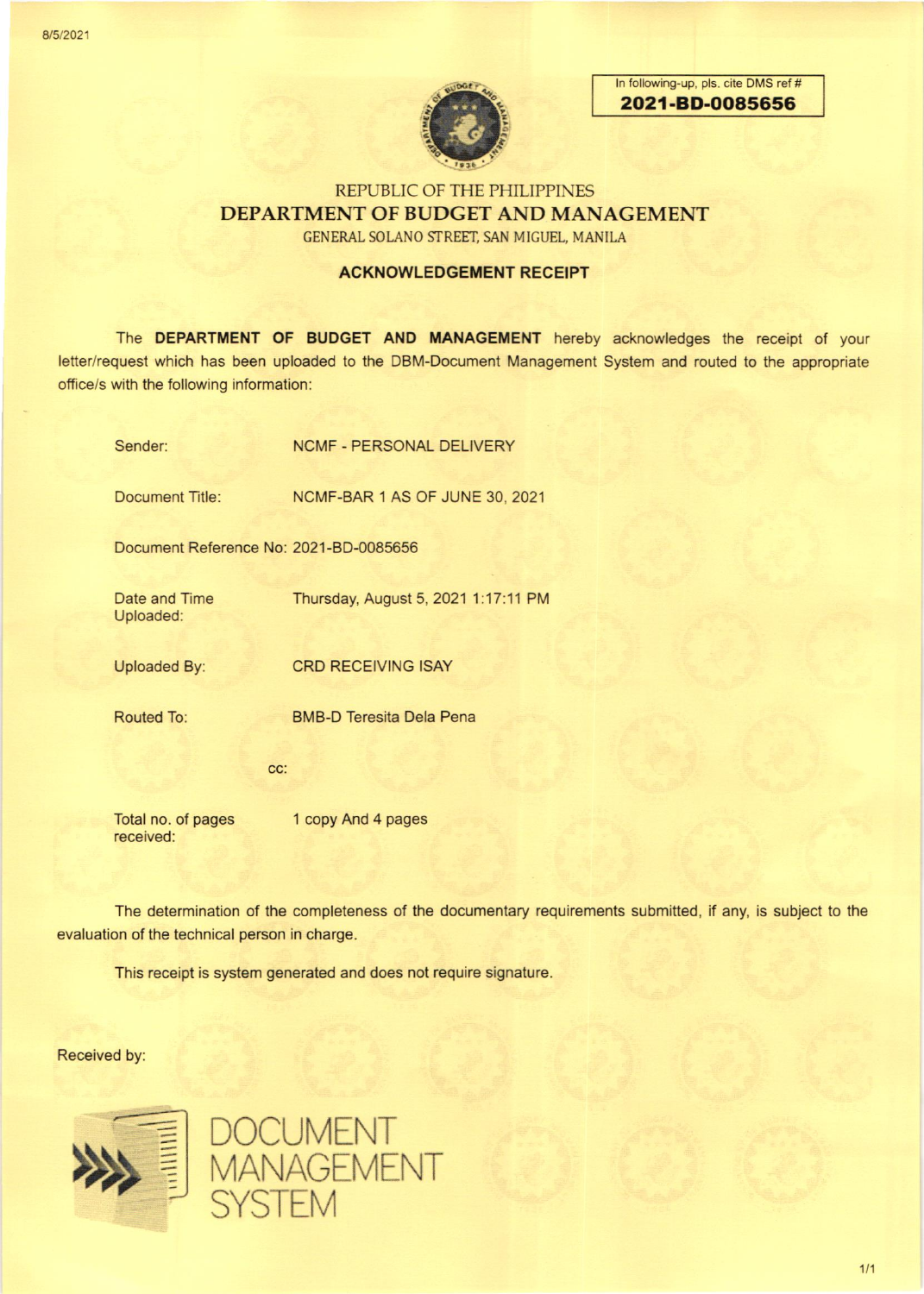

# Republic of the Philippines **OFFICE OF THE PRESIDENT** NATIONAL COMMISSION ON MUSLIM FILIPINOS

July 28, 2021

## HON. WENDEL V. AVISADO Secretary Department of Budget and Management San Miguel, Manila

**BEVERLY L. GAMESA Attention:** OIC-Director, BMB-D

### Dear Secretary Avisado:

The National Commission on Muslim Filipinos (NCMF) herein submits its Budget Accountability Report (BAR) No. 1, in compliance with COA and DBM Joint Circular No. 2014-1 and Joint Circular No. 2019-1 as of June 30, 2021.

Thank you and we hope that this meets your requirements.

Very truly yours,

**SAIDAMEN B. PANGARUNGAN** Secretary